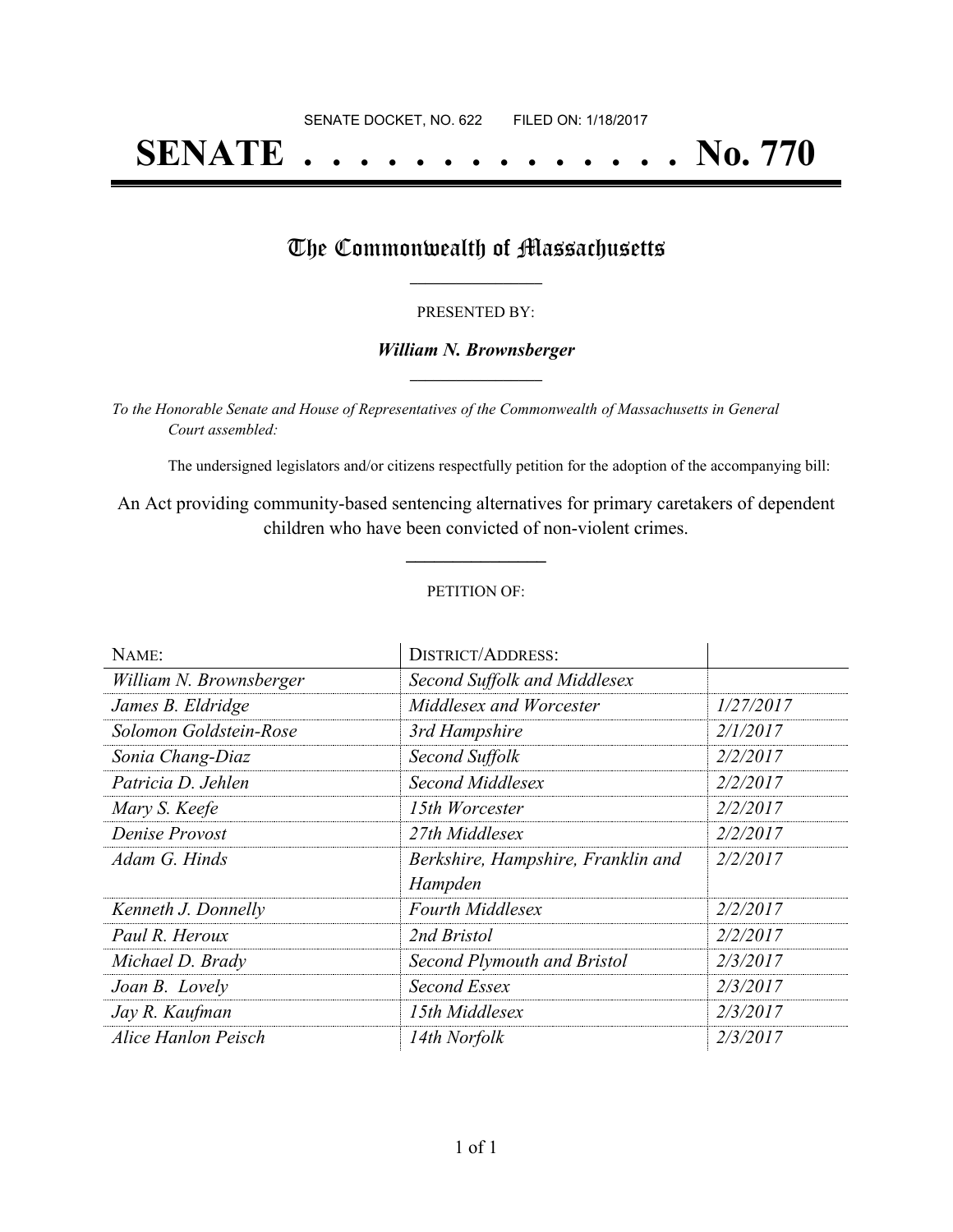## SENATE DOCKET, NO. 622 FILED ON: 1/18/2017 **SENATE . . . . . . . . . . . . . . No. 770**

By Mr. Brownsberger, a petition (accompanied by bill, Senate, No. 770) of William N. Brownsberger, James B. Eldridge, Solomon Goldstein-Rose, Sonia Chang-Diaz and other members of the General Court for legislation to provide community-based sentencing alternatives for primary caretakers of dependent children who have been convicted of nonviolent crimes. The Judiciary.

## The Commonwealth of Massachusetts

**In the One Hundred and Ninetieth General Court (2017-2018) \_\_\_\_\_\_\_\_\_\_\_\_\_\_\_**

**\_\_\_\_\_\_\_\_\_\_\_\_\_\_\_**

An Act providing community-based sentencing alternatives for primary caretakers of dependent children who have been convicted of non-violent crimes.

Be it enacted by the Senate and House of Representatives in General Court assembled, and by the authority *of the same, as follows:*

1 Chapter 279 of the General Laws is hereby amended by inserting after section 6A, as

2 appearing in the 2014 Official Edition, the following new section:-

3 Section 6B.

4 (a) As used in this section the following terms shall, unless the context clearly requires

5 otherwise, have the following meanings:-

- 6 "Dependent child", a person who is less than 18 years of age.
- 7 "Non-violent offense", any conviction for a crime punishable by imprisonment, except a 8 crime punishable by imprisonment that: (i) has as an element the use, attempted use or threatened 9 use of physical force or a deadly weapon against the person of another; (ii) is burglary, extortion,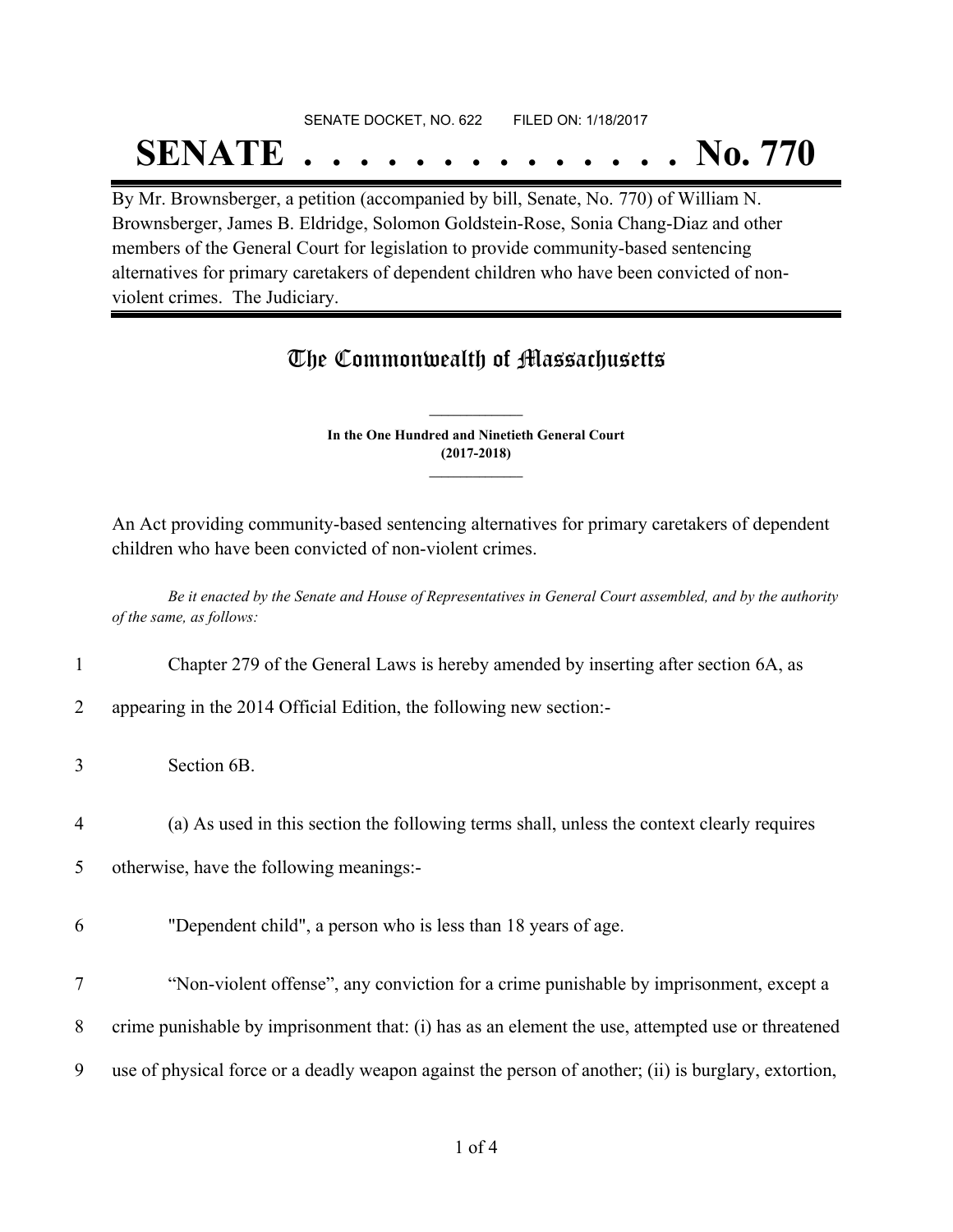arson or kidnapping; (iii) involves the use of explosives; or (iv) otherwise involves conduct that presents a serious risk of physical injury to another.

 "Primary caretaker of a dependent child", a person who has assumed responsibility for a dependent child's housing, health, financial support, education, family ties, or safety; or a woman who has given birth to a child after or while awaiting her sentencing hearing and who expresses a willingness to assume responsibility for the housing, health, and safety of that child. A parent who, in the best interest of the child, has arranged for the temporary care of the child in the home of a relative or other responsible adult shall not for that reason be excluded from the definition of "primary caretaker of a dependent child".

 (b) Notwithstanding any general or special law to the contrary, a defendant, upon conviction, shall have the right to have the court impose a sentence only after consideration of the defendant's primary caretaker status. A defendant shall request such consideration, by motion supported by affidavit, within 10 days of the entry of judgment. Upon receipt of such a motion supported by affidavit, the court shall make written findings concerning the defendant's primary caregiver status and the availability of appropriate individually assessed non- incarcerative sentence alternatives. The court shall not impose a sentence of incarceration without first making such written findings. Upon a determination that the defendant is a primary caretaker and the identification of an available, appropriate non-custodial sentence, the court may impose such a non-custodial sentence with conditions, set forth in writing, which emphasize community rehabilitation and parent-child unity and support, including but not limited to:

(i) Drug and alcohol treatment;

(ii) Domestic violence education and prevention;

of 4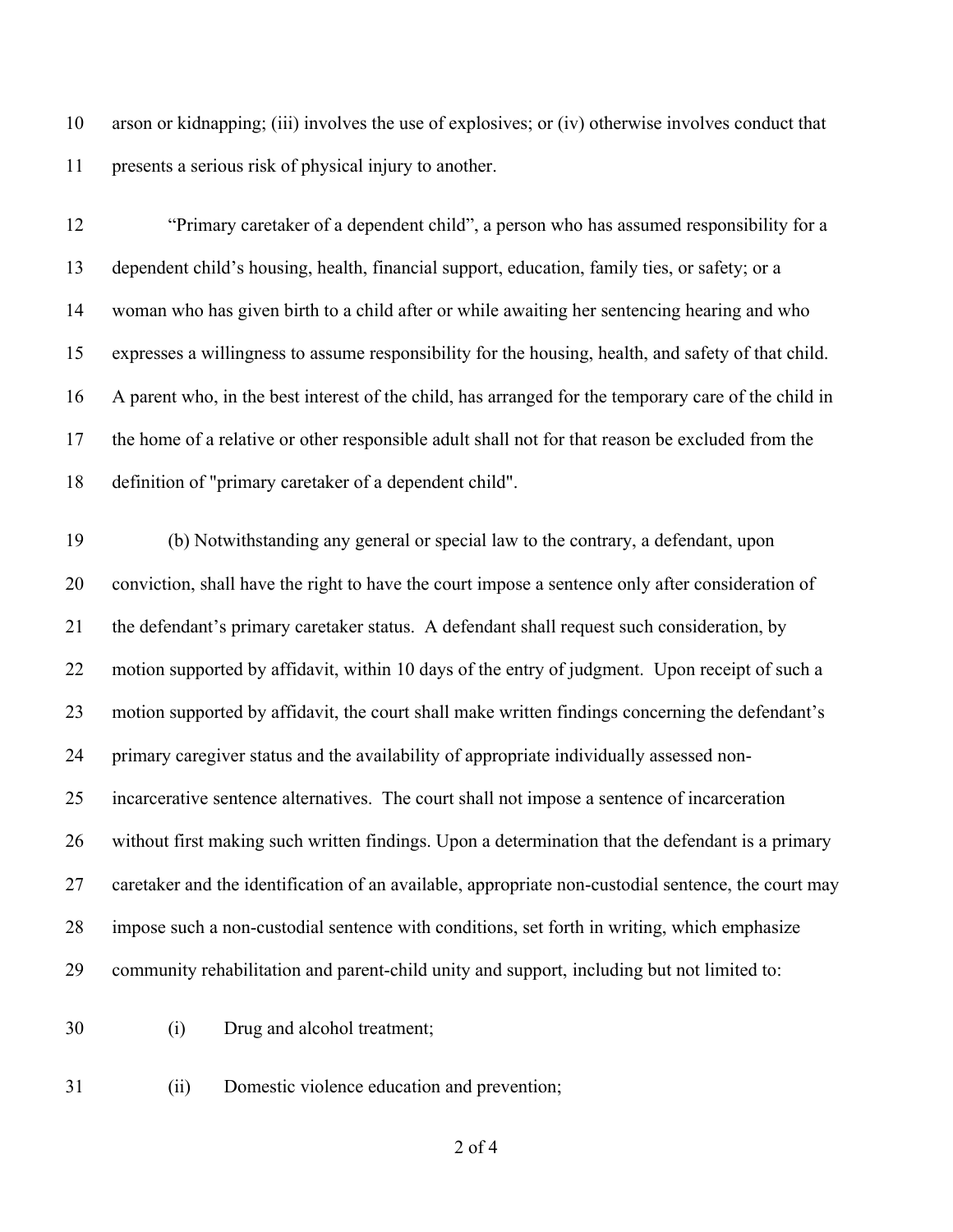| 32                                                                                                 | (iii)                                                                                               | Physical and sexual abuse counseling;                                                            |  |
|----------------------------------------------------------------------------------------------------|-----------------------------------------------------------------------------------------------------|--------------------------------------------------------------------------------------------------|--|
| 33                                                                                                 | (iv)                                                                                                | Anger management;                                                                                |  |
| 34                                                                                                 | (v)                                                                                                 | Vocational and educational services;                                                             |  |
| 35                                                                                                 | (vi)                                                                                                | Job training and placement;                                                                      |  |
| 36                                                                                                 | (vii)                                                                                               | Affordable and safe housing assistance;                                                          |  |
| 37                                                                                                 | (viii)                                                                                              | Financial literacy;                                                                              |  |
| 38                                                                                                 | (ix)                                                                                                | Parenting classes;                                                                               |  |
| 39                                                                                                 | (x)                                                                                                 | Family and individual counseling; and                                                            |  |
| 40                                                                                                 | $(x_i)$                                                                                             | Family case management services.                                                                 |  |
| 41                                                                                                 |                                                                                                     | (c) (1) The court may require any person serving an individually-assessed sentence               |  |
| pursuant this section to appear in court any time during his or her sentence to evaluate the<br>42 |                                                                                                     |                                                                                                  |  |
| 43                                                                                                 |                                                                                                     | person's progress in treatment or rehabilitation, or to determine if the person has violated any |  |
| 44                                                                                                 | condition of the sentence.                                                                          |                                                                                                  |  |
| 45                                                                                                 |                                                                                                     | (2) Upon an appearance in court made pursuant to paragraph $(1)$ , the court may: $(i)$          |  |
| 46                                                                                                 | modify the conditions of a sentence imposed pursuant to this section; (ii) decrease the duration of |                                                                                                  |  |
| 47                                                                                                 | a sentence imposed pursuant to this section based on the person's successful advancement; or        |                                                                                                  |  |

(iii) sanction the person for each detected violation of any condition of the sentence imposed

pursuant to this section, including but not limited to, requiring the person to serve a term of

imprisonment within the range of the offense for which the person was originally convicted,